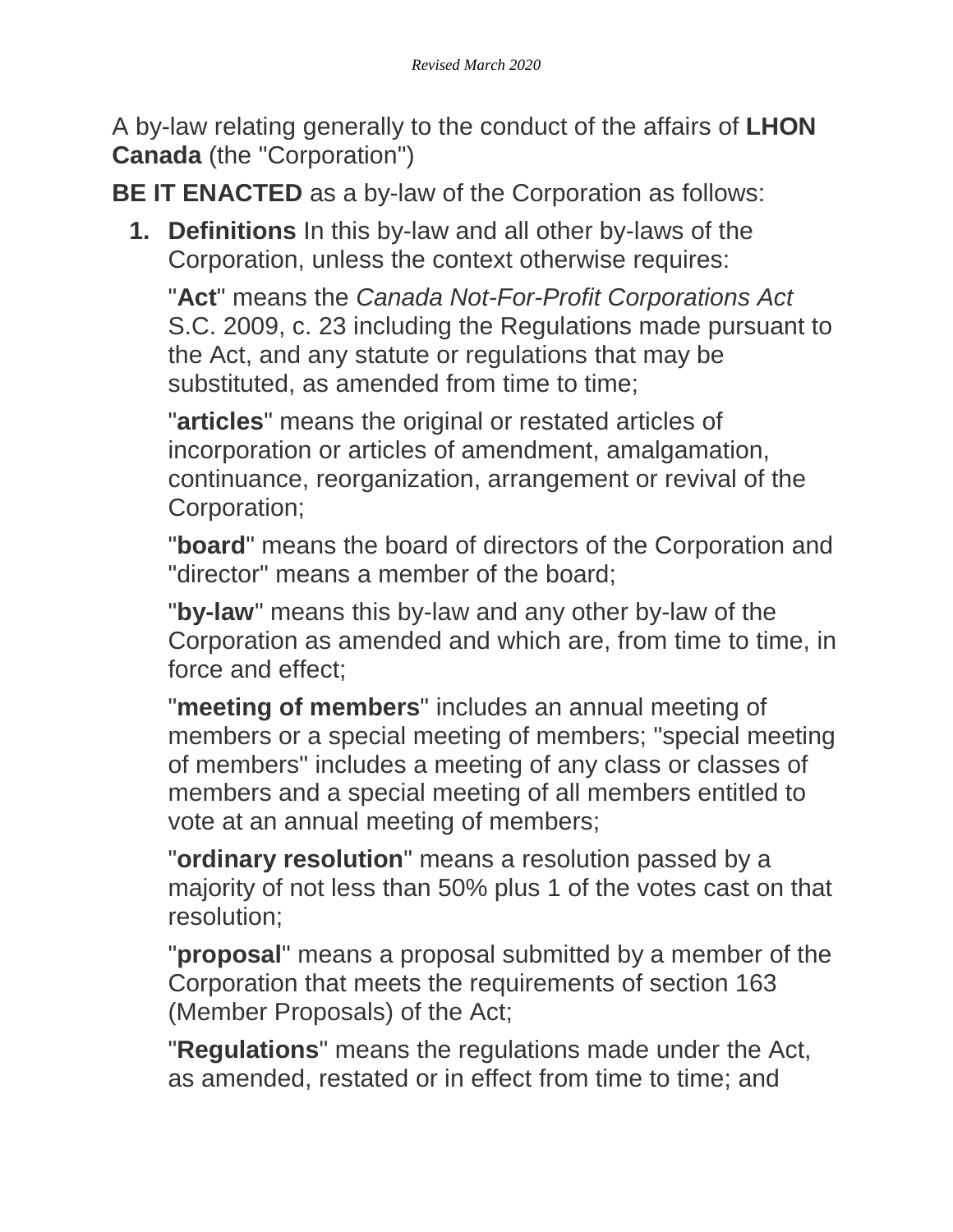"**special resolution**" means a resolution passed by a majority of not less than two-thirds (2/3) of the votes cast on that resolution.

**2. Interpretation** In the interpretation of this by-law, words in the singular include the plural and vice-versa, words in one gender include all genders, and "person" includes an individual, body corporate, partnership, trust and unincorporated organization.

Other than as specified above, words and expressions defined in the Act have the same meanings when used in these by-laws.

**3. Execution of Documents** Deeds, transfers, assignments, contracts, obligations and other instruments in writing requiring execution by the Corporation may be signed by any two (2) of its officers or directors.

In addition, the board may from time to time direct the manner in which and the person or persons by whom a particular document or type of document shall be executed. Any person authorized to sign any document may affix the corporate seal (if any) to the document. Any signing officer may certify a copy of any instrument, resolution, by-law or other document of the Corporation to be a true copy thereof.

#### **Financials**

- **4. Financial Year End** The financial year end of the Corporation shall be December 31 in each year.
- **5. Banking Arrangements** The banking business of the Corporation shall be transacted at such bank, trust company or other firm or corporation carrying on a banking business in Canada or elsewhere as the board of directors may designate, appoint or authorize from time to time by resolution. The banking business or any part of it shall be transacted by an officer or officers of the Corporation and/or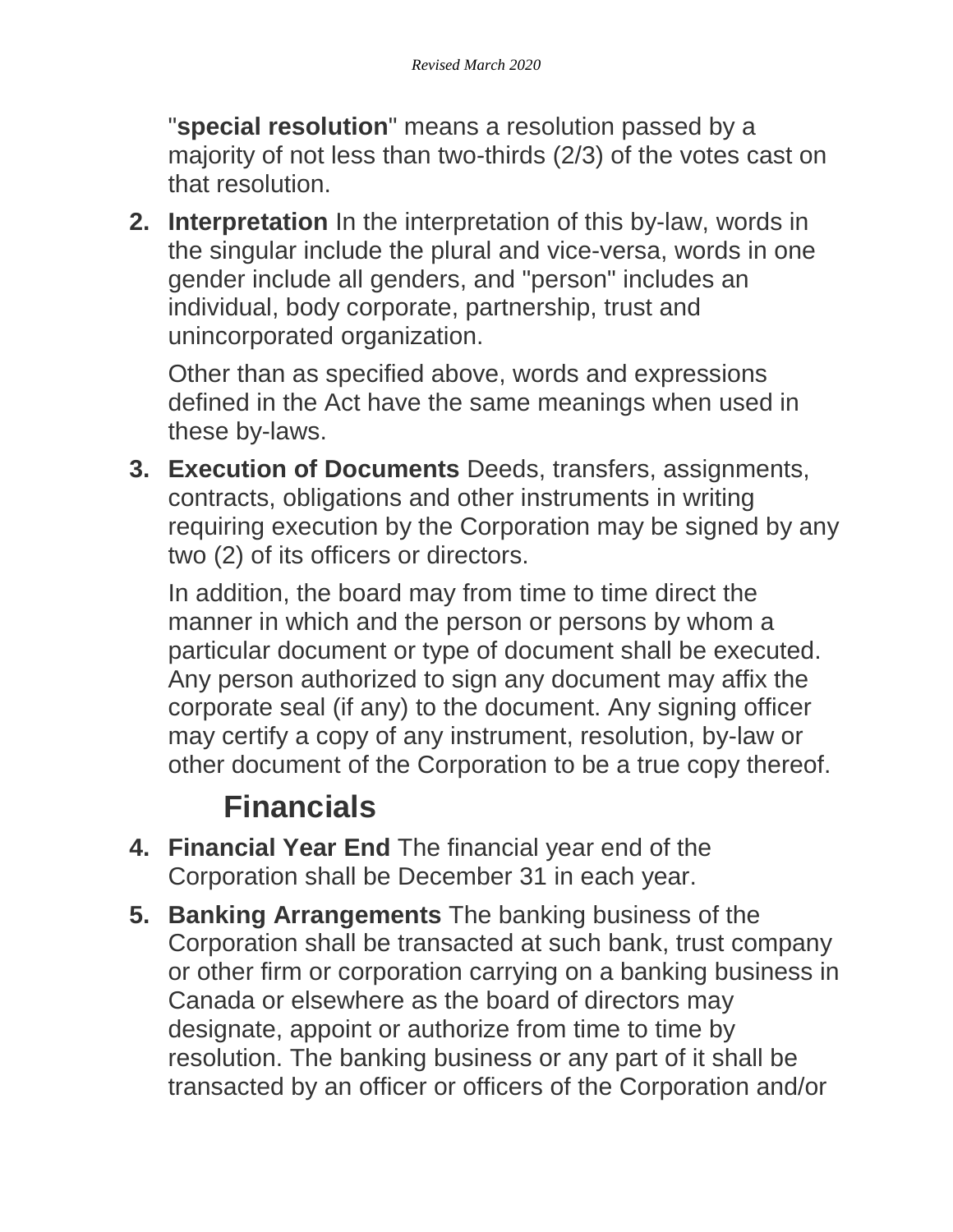other persons as the board of directors may by resolution from time to time designate, direct or authorize.

- **6. Borrowing Powers** If authorized by a by-law which is duly adopted by the directors and confirmed by ordinary resolution of the members, the directors of the corporation may from time to time:
	- **•** borrow money on the credit of the corporation;
	- **•** issue, reissue, sell, pledge or hypothecate debt obligations of the corporation; and
	- **•** mortgage, hypothecate, pledge or otherwise create a security interest in all or any property of the corporation, owned or subsequently acquired, to secure any debt obligation of the corporation.
- **7. Delegation of Borrowing Powers** Any such by-law may provide for the delegation of such powers by the directors to such officers or directors of the corporation. Such delegated powers can be subject to controls such as dual-signing authority and delegated borrowing thresholds.

Nothing herein limits or restricts the borrowing of money by the corporation on bills of exchange or promissory notes made, drawn, accepted or endorsed by or on behalf of the corporation.

**Annual Financial Statements** The Corporation will circulate annual financial statements to members in advance of the annual general meeting.

Tuesday, March 3, 20203The Corporation may, instead of sending copies of the annual financial statements and other documents referred to in subsection 172(1) (Annual Financial Statements) of the Act to the members, publish a notice to its members stating that the annual financial statements and documents provided in subsection 172(1) are available at the registered office of the Corporation and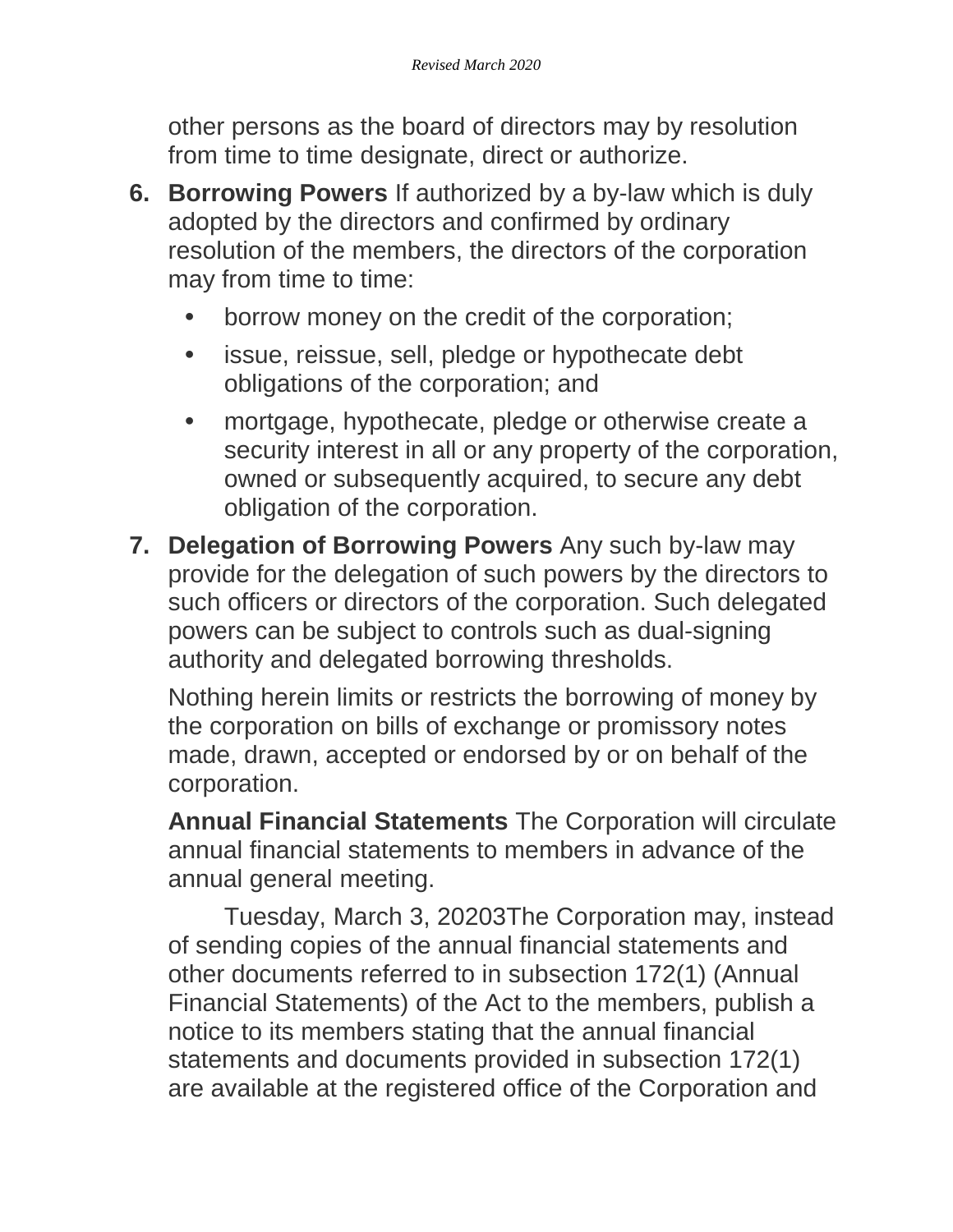any member may, on request, obtain a copy free of charge at the registered office or by prepaid mail.

## **Membership (inc. Directors)**

**9. Membership Conditions** Subject to the articles, there shall be one class of members in the Corporation, which includes Directors.

Membership in the Corporation shall be available only to individuals interested in furthering the Corporation's purposes, and who have applied for and been accepted into membership in the Corporation by resolution of the board or in such other manner as may be determined by the board.

Each member shall be entitled to receive notice of, attend and vote at all meetings of the members of the Corporation.

**Transferring Membership** A membership may only be transferred to the Corporation. Pursuant to Section 197(1) (Fundamental Change) of the Act, a special resolution of the members is required to make any amendment to add, change or delete this section of the by-laws.

**10. Notice of Members Meeting** Notice of the time and place of a meeting of members shall be given to each member entitled to vote at the meeting by telephonic, electronic or other communication facility to each member entitled to vote at the meeting, during a period of 21 to 35 days before the day on which the meeting is to be held.

If a member requests that the notice be given by nonelectronic means, the notice will be sent by mail, courier or personal delivery.

**12. Members Calling a Members' Meeting** The board of directors shall call a special meeting of members in accordance with Section 167 of the Act, on written requisition of members carrying not less than 5% of the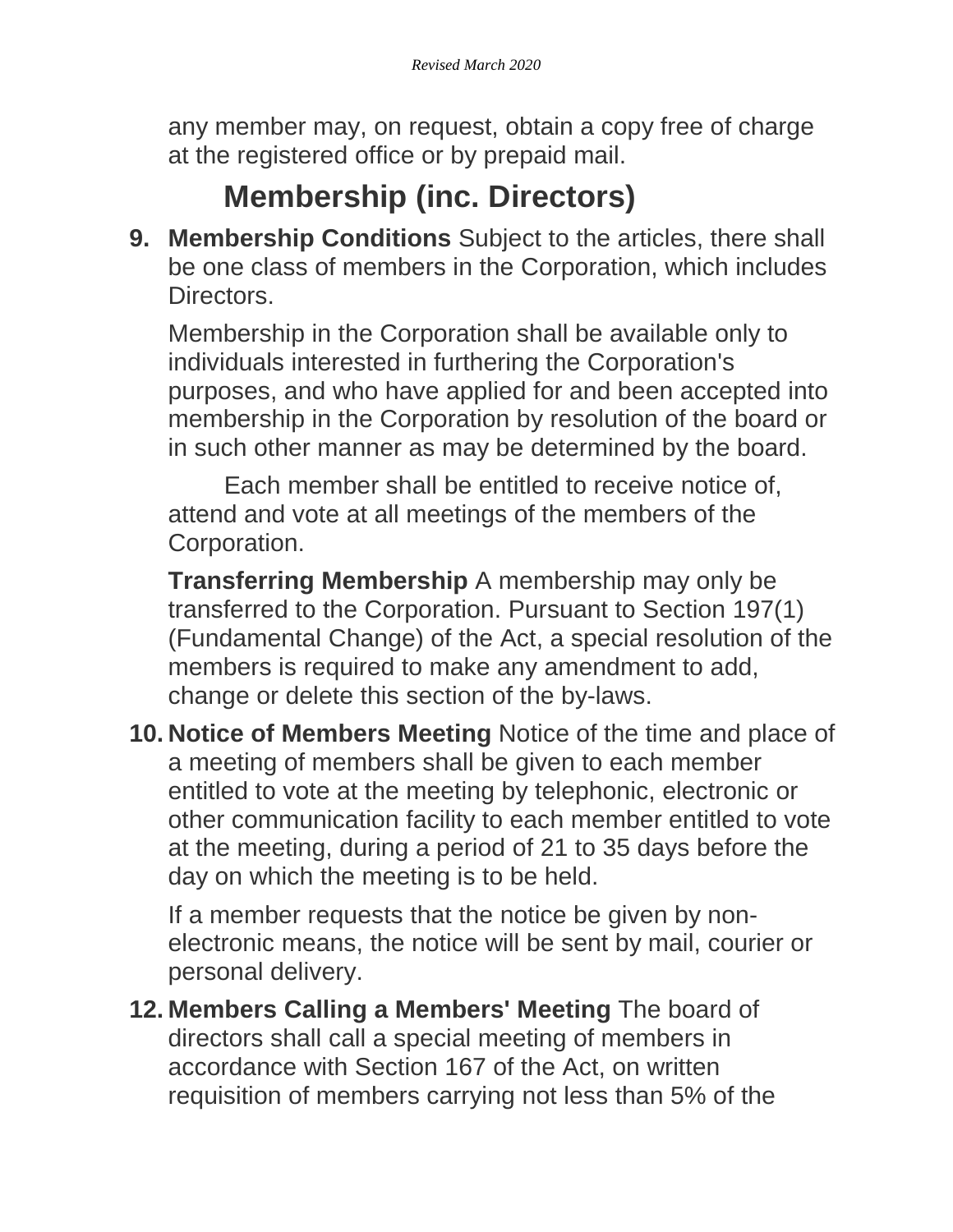voting rights. If the directors do not call a meeting within twenty-one (21) days of receiving the requisition, any member who signed the requisition may call the meeting.

**13. Absentee Voting at Members' Meetings** Pursuant to Section 171(1) of the Act (Absentee Voting), a member entitled to vote at a meeting of members may vote by proxy.

They can do so by appointing in writing a proxyholder, and one or more alternate proxyholders, who are not required to be members, to attend and act at the meeting in the manner and to the extent authorized by the proxy, subject to the following requirements:

- **•** a proxy is valid only at the meeting in respect of which it is given or at a continuation of that meeting after an adjournment; and
- **•** notice is provided to the chairperson of the meeting on the day of the meeting or the day of the continuation of that meeting after an adjournment of that meeting.

A proxyholder or an alternate proxyholder has the same rights as the member by whom they were appointed.

- **14. Changes to Member Conditions, Meetings and Voting** Pursuant to subsection 197(1) (Fundamental Change) of the Act, a special resolution of the members is required to make any amendment to the by-laws of the Corporation regarding membership conditions, meetings and notice, or voting.
	- **15. Termination of Membership** A membership in the Corporation is terminated when:
		- **•** the member dies or resigns;
		- **•** the member is expelled or their membership is otherwise terminated in accordance with the articles or by-laws;
		- **•** the member's term of membership expires; or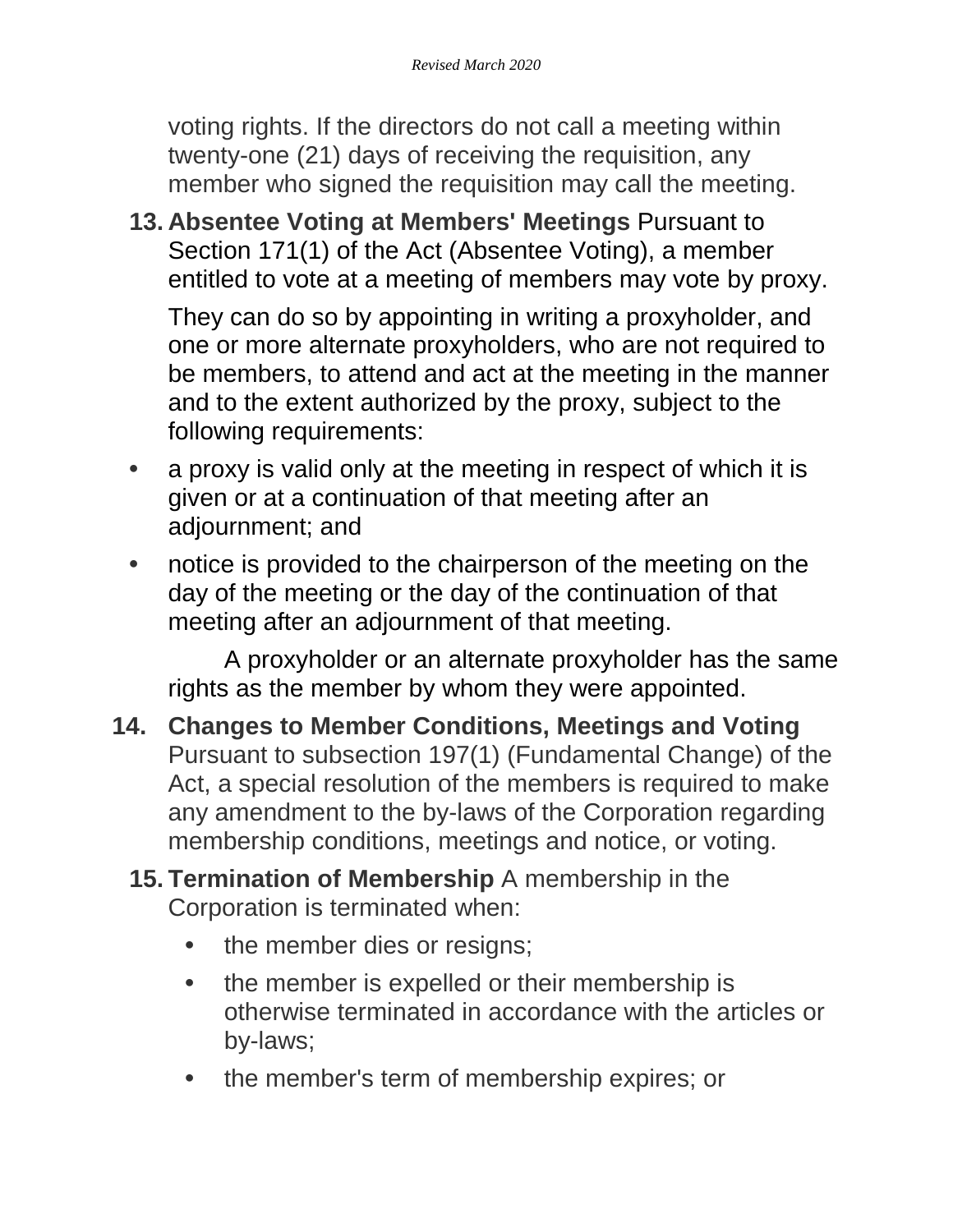**•** the Corporation is liquidated and dissolved under the Act.

12. Subject to the articles, upon any termination of membership, the rights of the member, including any rights in the property of the Corporation, automatically cease to exist.

- **16. Discipline of Members** The board shall have authority to suspend or expel any member from the Corporation for any one or more of the following grounds:
	- **•** violating any provision of the articles, by-laws, or written policies of the Corporation;
	- **•** carrying out any conduct which may be detrimental to the Corporation as determined by the board in its sole discretion;
	- **•** for any other reason that the board in its sole and absolute discretion considers to be reasonable, having regard to the purpose of the Corporation.
- **18. Procedures for Discipline of Members** In the event that the board determines that a member should be expelled or suspended from membership in the Corporation:
	- The president, or such other officer as may be designated by the board, shall provide twenty (20) days notice of suspension or expulsion to the member and shall provide reasons for the proposed suspension or expulsion.
	- The member may make written submissions to the president, or such other officer as may be designated by the board, in response to the notice received within such twenty (20) day period.
	- In the event that no written submissions are received by the president, the president, or such other officer as may be designated by the board, may proceed to notify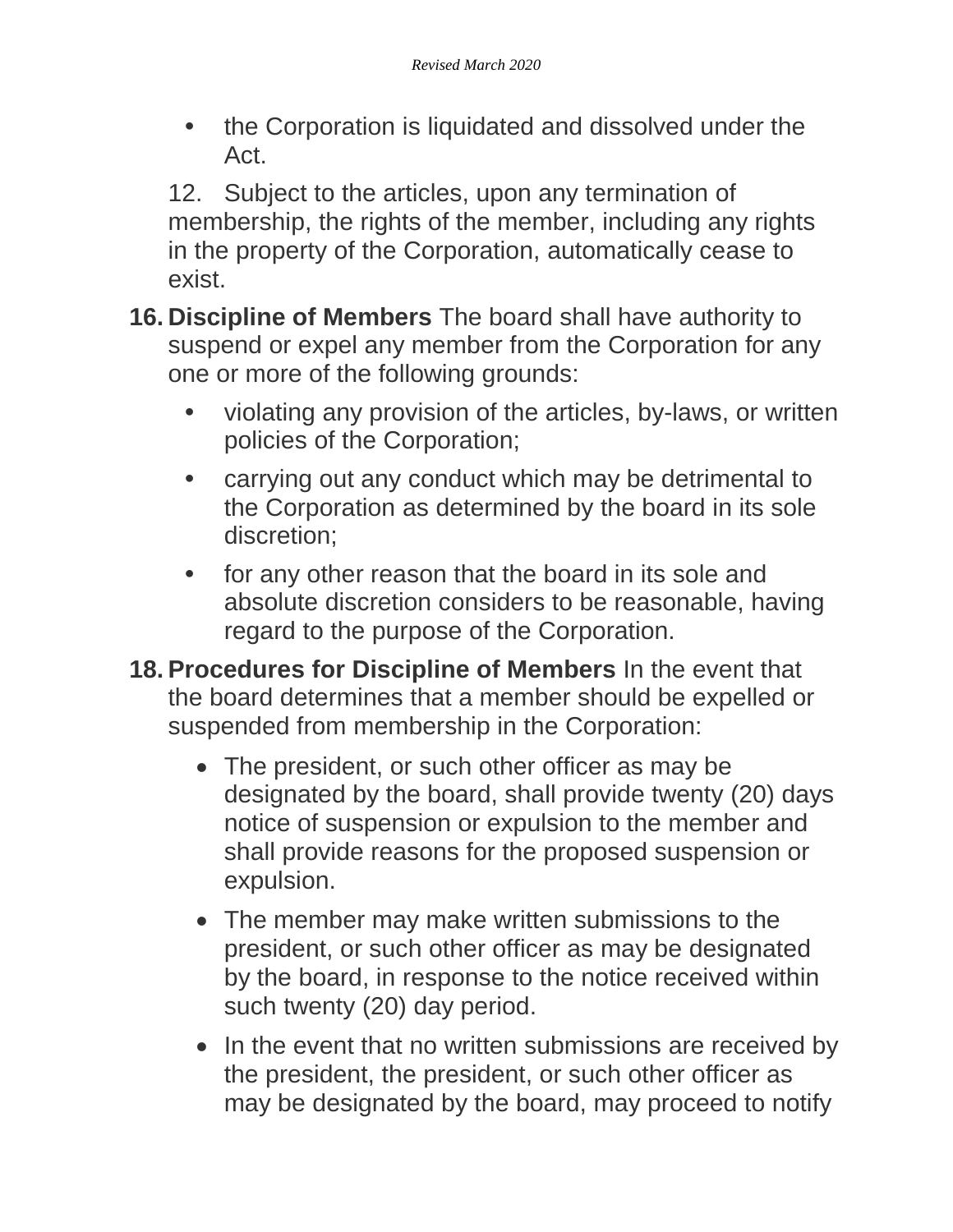the member that the member is suspended or expelled from membership in the Corporation.

- If written submissions are received in accordance with this section, the board will consider such submissions in arriving at a final decision and shall notify the member concerning such final decision within a further twenty (20) days from the date of receipt of the submissions.
- The board's decision shall be final and binding on the member, without any further right of appeal.

## **Meetings**

- **19. Proposals Nominating Directors at Annual Members' Meetings** Subject to the Regulations under the Act, any proposal may include nominations for the election of directors if the proposal is signed by not less than 5% of members entitled to vote at the meeting at which the proposal is to be presented.
- **20. Cost of Publishing Proposals for Annual Members' Meetings** The member who submitted the proposal shall pay the cost of including the proposal and any statement in the notice of meeting at which the proposal is to be presented unless otherwise provided by ordinary resolution of the members present at the meeting.
- **21. Place of Members' Meeting** Subject to compliance with section 159 (Place of Members' Meetings) of the Act, meetings of the members may be held at any place within Canada determined by the board or, if all of the members entitled to vote at such meeting so agree, outside Canada.
- **22. Persons Entitled to be Present at Members' Meetings** Members (including directors) and non-members are entitled to be present at a meeting of members. However, only those members entitled to vote at the members' meeting according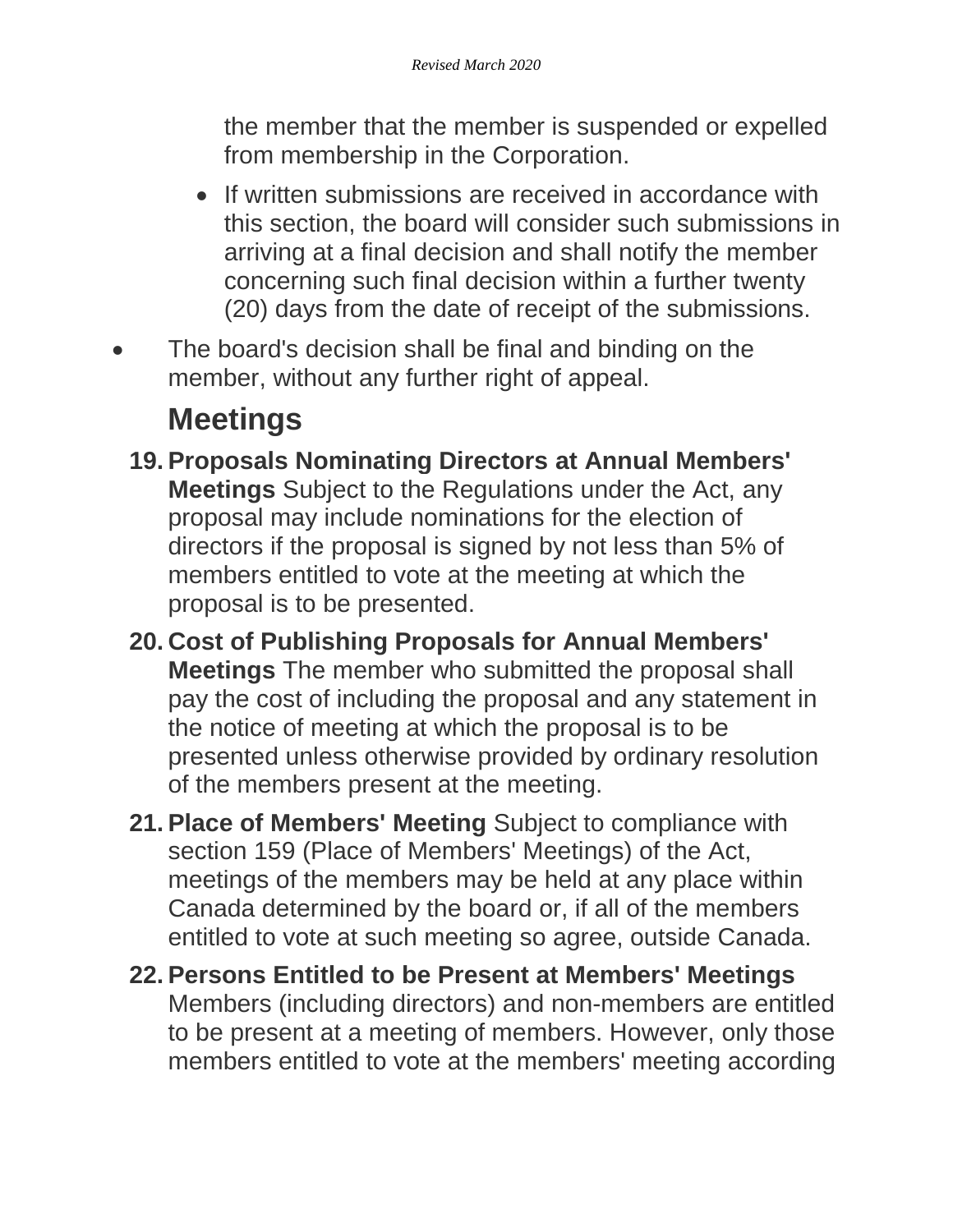to the provisions of the Act, articles and by-laws are entitled to cast a vote at the meeting.

- **23. Chair of Members' Meetings** In the event that the chair of the board and the vice-chair of the board are absent, the members who are present and entitled to vote at the meeting shall choose one of their number to chair the meeting.
- **24. Quorum at Members' Meetings** A quorum at any meeting of the members (unless a greater number of members are required to be present by the Act) shall be 55 percent of the members entitled to vote at the meeting. If a quorum is present at the opening of a meeting of members, the members present may proceed with the business of the meeting even if a quorum is not present throughout the meeting.
- **25. Voting at Members' Meetings** At any meeting of members every question shall, unless otherwise provided by the articles or by-laws or by the Act, be determined by a majority of the votes cast on the questions. In case of an equality of votes either on a show of hands or on a ballot or on the results of electronic voting, the chair of the meeting in addition to an original vote shall have a second or casting vote.
- **26. Participation by Electronic Means at Members' Meetings** A person participating in a meeting by means of telephonic, electronic or other communication facility is deemed to be present at the meeting.

Any person participating in a meeting of members pursuant to this section who is entitled to vote at that meeting may vote, in accordance with the Act, by means of any electronic means that the Corporation has made available for that purpose.

**27. Members' Meeting Held Entirely by Electronic Means** If the directors or members of the Corporation call a meeting of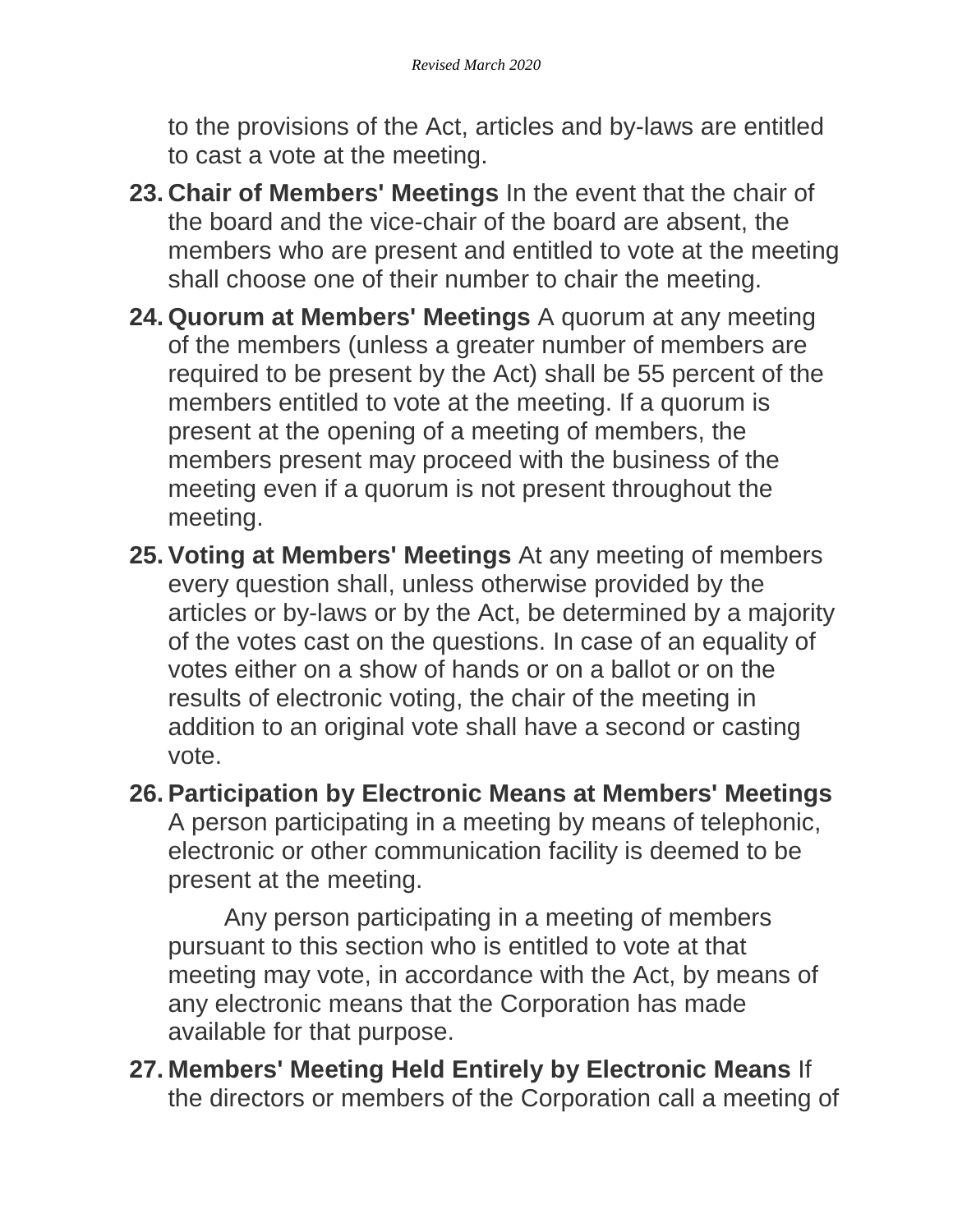members pursuant to the Act, those directors or members, as the case may be, may determine that the meeting shall be held, in accordance with the Act and the Regulations, entirely by means of a telephonic, electronic or other communication facility that permits all participants to communicate adequately with each other during the meeting.

#### **Board of Directors**

**28. Number of Directors** The board shall consist of the number of directors specified in the articles.

If the articles provide for a minimum and maximum number of directors, the board shall be comprised of the fixed number of directors as determined from time to time by the members by ordinary resolution or, if the ordinary resolution empowers the directors to determine the number, by resolution of the board.

- **29. Term of Office of Directors** Newly elected directors shall be elected for three-year (3) terms, except where an election is held to fill the unexpired portion of a term. To the extent possible, director appointments will be phased to ensure that terms do not all expire simultaneously.
- **30. Calling of Meetings of Board of Directors** Meetings of the board may be called by the chair of the board, the vice-chair of the board or any two (2) directors at any time. If the Corporation has only one director, that director may call and constitute a meeting.
- **31. Notice of Meeting of Board of Directors** Notice of the time and place for the holding of a meeting of the board shall be given in the manner provided in the section on giving notice of meeting of directors of this by-law to every director of the Corporation not less than 21 days before the time when the meeting is to be held.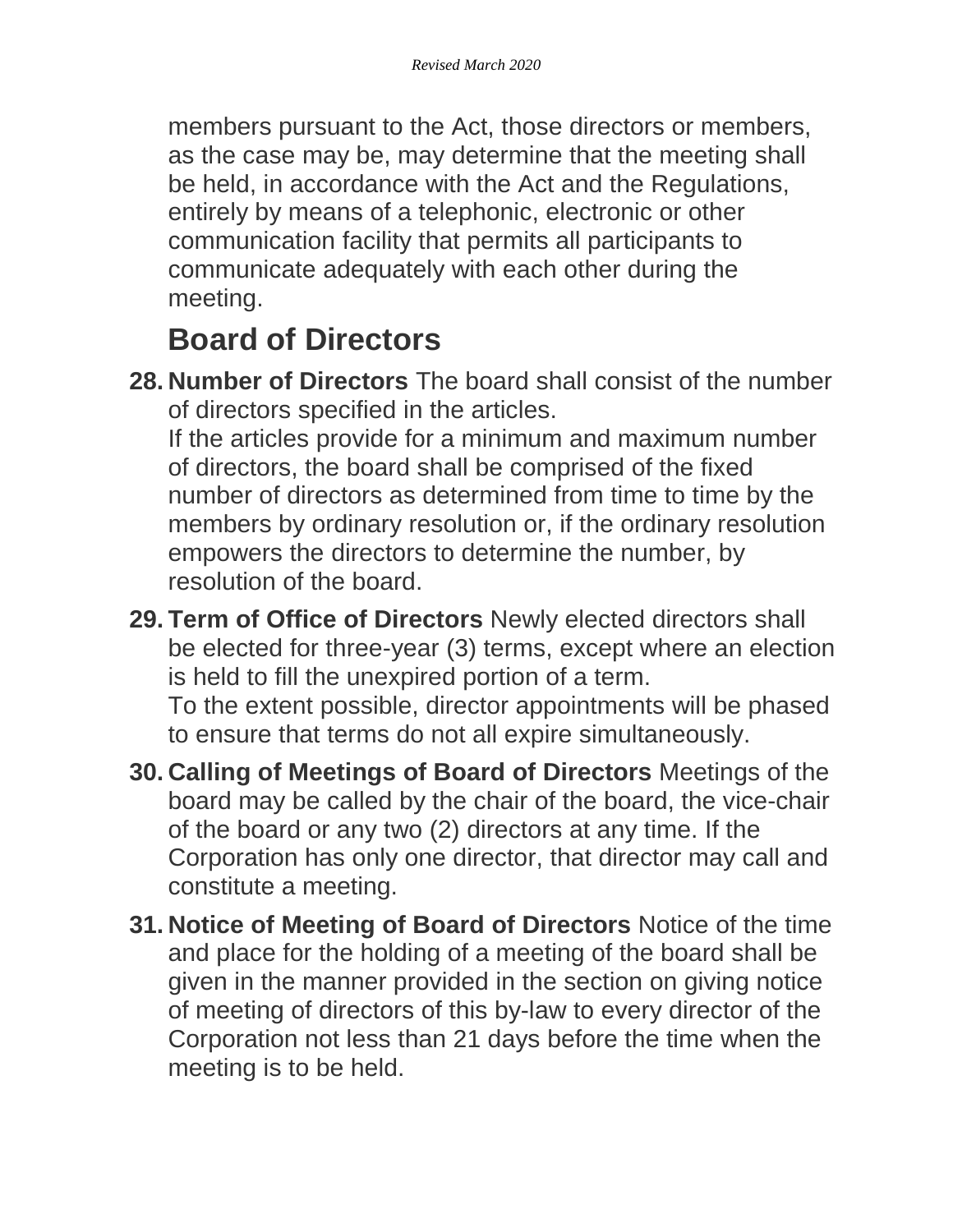Notice of a meeting shall not be necessary if all of the directors are present, and none objects to the holding of the meeting, or if those absent have waived notice of or have otherwise signified their consent to the holding of such meeting. Notice of an adjourned meeting is not required if the time and place of the adjourned meeting is announced at the original meeting. Unless the by-law otherwise provides, no notice of meeting need specify the purpose or the business to be transacted at the meeting except that a notice of meeting of directors shall specify any matter referred to in subsection 138(2) (Limits on Authority) of the Act that is to be dealt with at the meeting.

- **32. Voting at Meetings of the Board of Directors** At all meetings of the board, every resolution shall be decided by a majority of the votes cast on the question. In case of an equality of votes, the chair of the meeting in addition to an original vote shall have a second or casting vote.
- **33. Committees of the Board of Directors** The board may from time to time appoint any committee or other advisory body, as it deems necessary or appropriate for such purposes and, subject to the Act, with such powers as the board shall see fit.

Any such committee may formulate its own rules of procedure, subject regulations or directions of the board may. Any committee member may be removed by resolution of the board of directors.

# **Officers of the Corporation**

**34. Appointment of Officers** The board may designate the offices of the Corporation, appoint officers on an annual or more frequent basis, specify their duties and, subject to the Act, delegate to such officers the power to manage the affairs of the Corporation.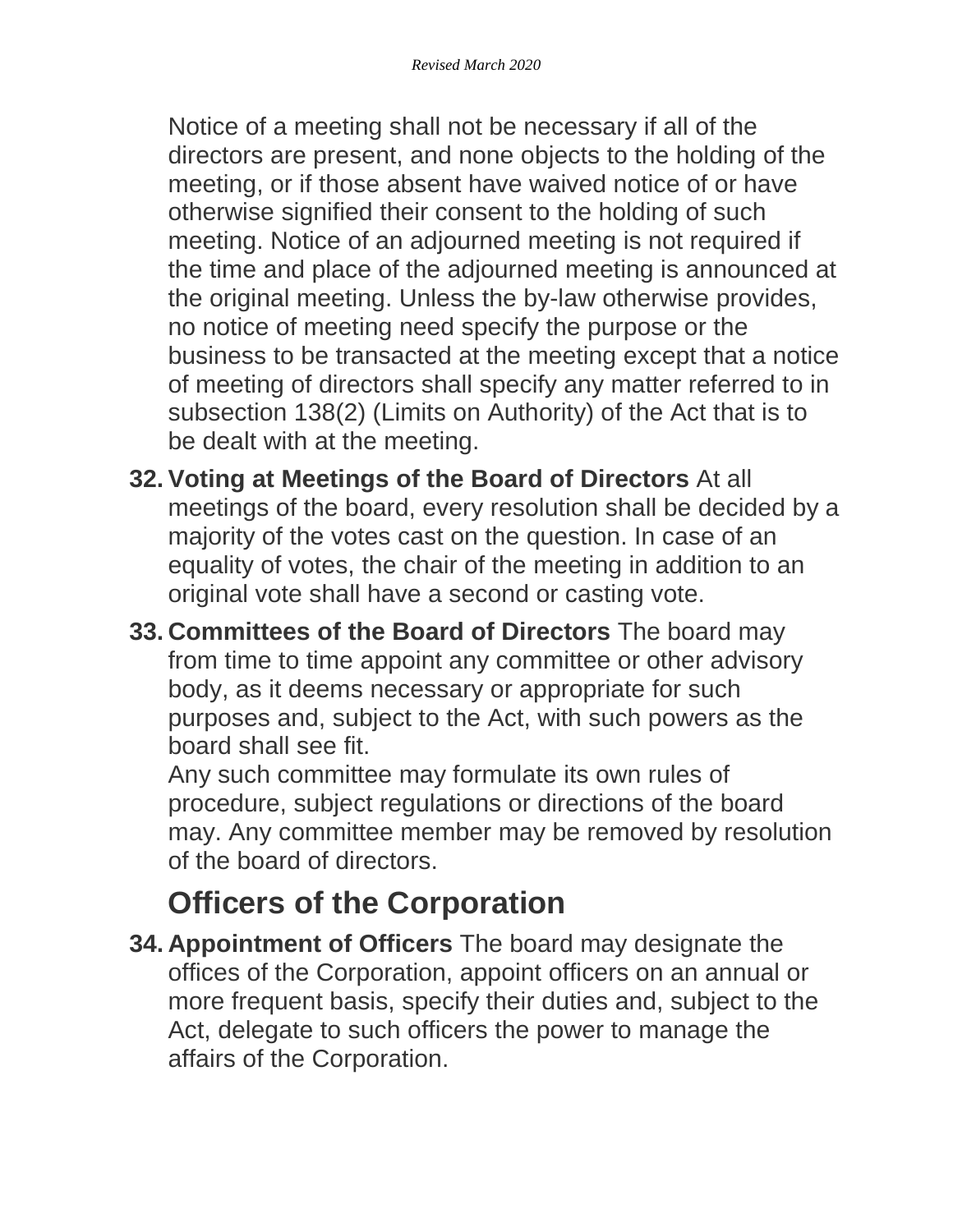A director may be appointed to any office of the Corporation. An officer may, but need not be, a director. Two or more offices may be held by the same person.

- **35. Officers of the Corporation** Unless otherwise specified by the board (which may, subject to the Act modify, restrict or supplement such duties and powers), the offices of the Corporation, if designated and if officers are appointed, shall have the following duties and powers associated with their positions:
	- **•** Chair of the Board The chair of the board, if one is to be appointed, shall be a director. The chair of the board, if any, shall, when present, preside at all meetings of the board of directors and of the members. The chair shall have such other duties and powers as the board may specify.
	- **•** Vice-Chair of the Board The vice-chair of the board, if one is to be appointed, shall be a director. If the chair of the board is absent or is unable or refuses to act, the vice-chair of the board, if any, shall, when present, preside at all meetings of the board of directors and of the members. The vice-chair shall have such other duties and powers as the board may specify.
	- **•** President If appointed, the president shall be the chief executive officer of the Corporation and shall be responsible for implementing the strategic plans and policies of the Corporation. The president shall, subject to the authority of the board, have general supervision of the affairs of the Corporation.
	- **•** Secretary If appointed, the secretary shall attend and be the secretary of all meetings of the board, members and committees of the board. The secretary shall enter or cause to be entered in the Corporation's minute book, minutes of all proceedings at such meetings; the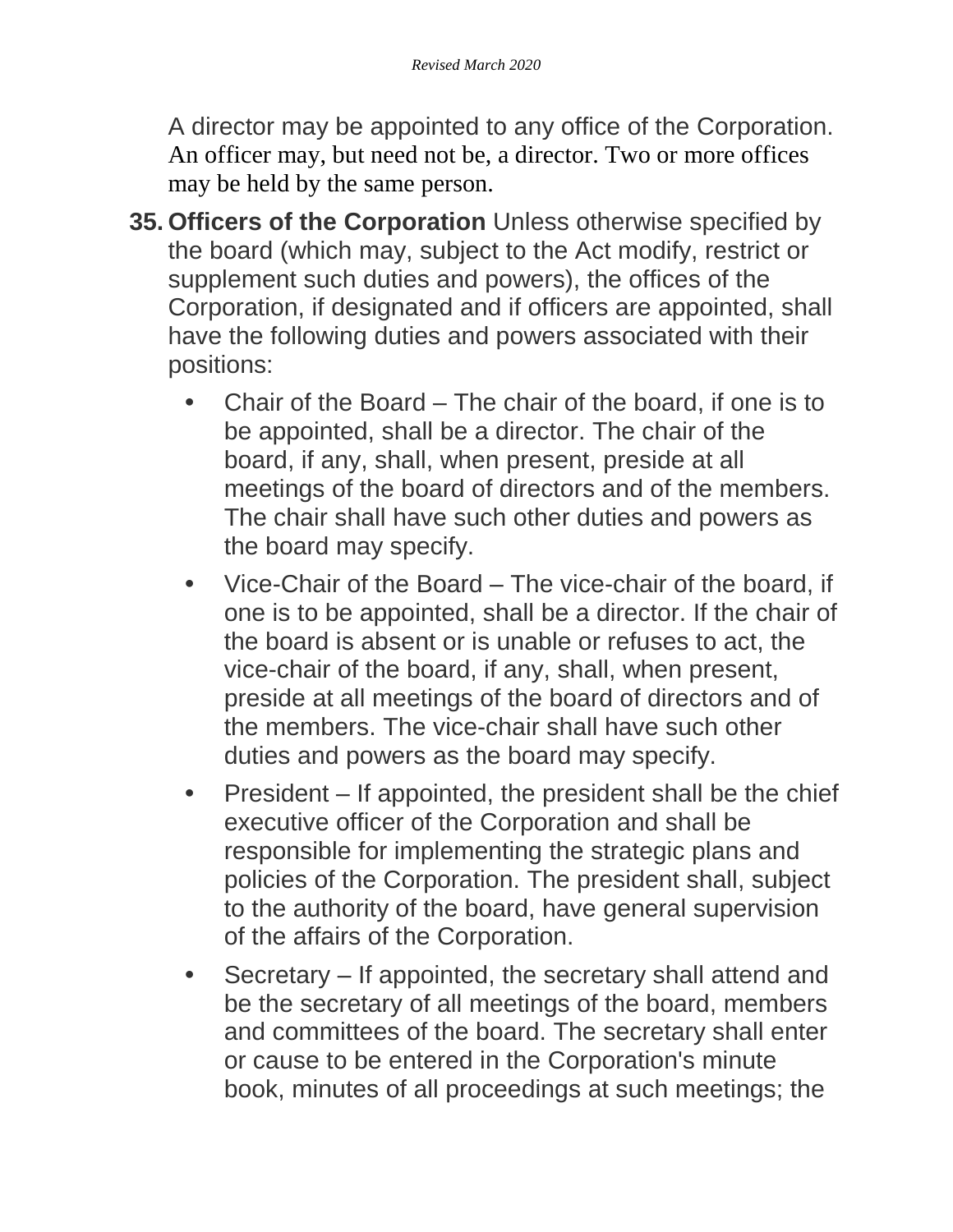secretary shall give, or cause to be given, as and when instructed, notices to members, directors, the public accountant and members of committees; the secretary shall be the custodian of all books, papers, records, documents and other instruments belonging to the Corporation.

**•** Treasurer – If appointed, the treasurer shall have such powers and duties as the board may specify.

## **Other Provisions**

- **36. Method of Giving Notice** Any notice (which term includes any communication or document), other than notice of a meeting of members or a meeting of the board of directors, to be given (which term includes sent, delivered or served) pursuant to the Act, the articles, the by-laws or otherwise to a member, director, officer or member of a committee of the board or to the public accountant shall be sufficiently given:
	- **•** if delivered personally to the person to whom it is to be given or if delivered to such person's address as shown in the records of the Corporation or in the case of notice to a director to the latest address as shown in the last notice that was sent by the Corporation in accordance with section 128 (Notice of directors) or 134 (Notice of change of directors);
	- **•** if mailed to such person at such person's recorded address by prepaid ordinary or air mail;
	- **•** if sent to such person by telephonic, electronic or other communication facility at such person's recorded address for that purpose; or
	- **•** if provided in the form of an electronic document in accordance with Part 17 of the Act.
- **37.** A notice so delivered shall be deemed to have been given when it is delivered personally or to the recorded address as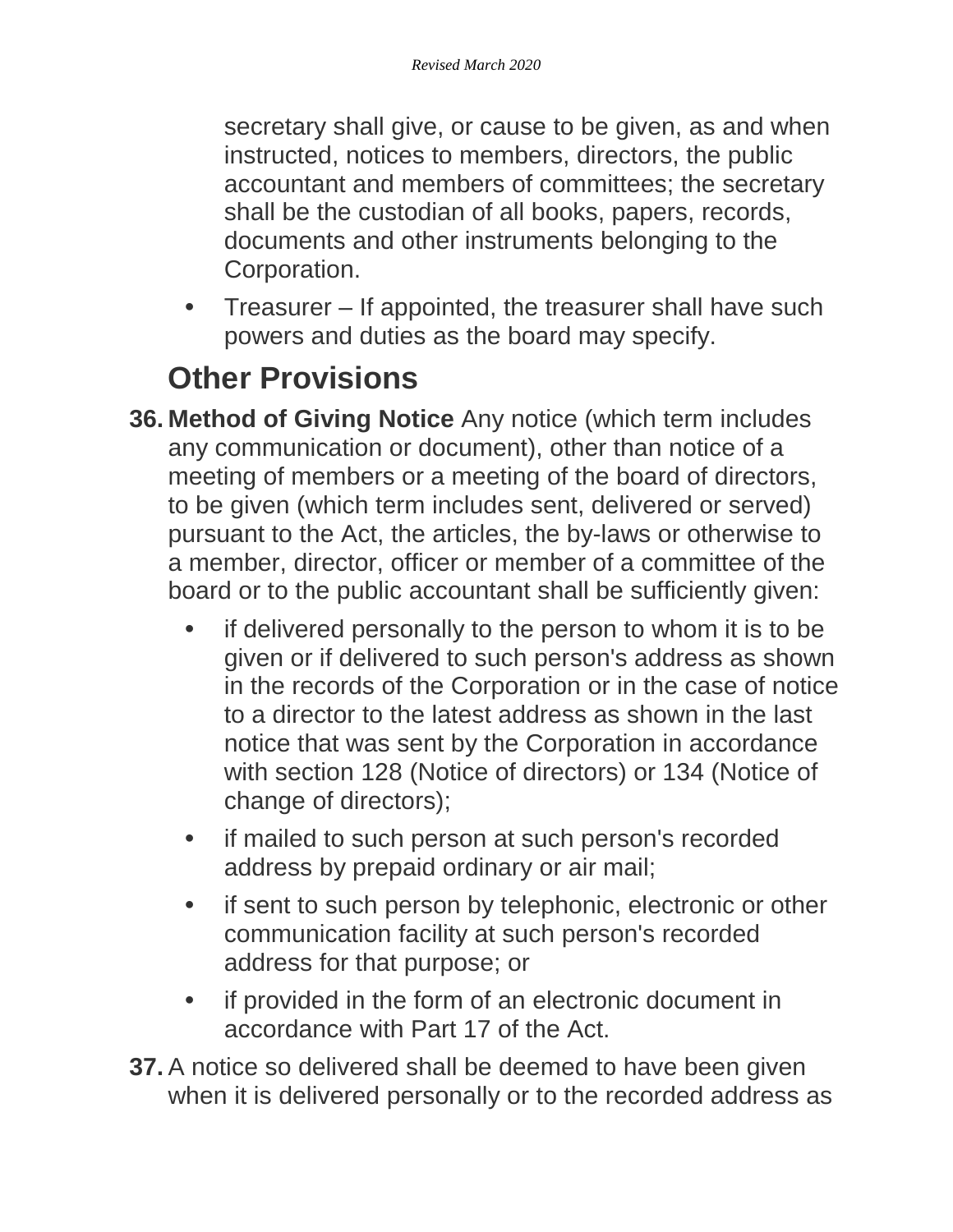aforesaid; a notice so mailed shall be deemed to have been given when deposited in a post office or public letter box; and a notice so sent by any means of transmitted or recorded communication shall be deemed to have been given when dispatched or delivered to the appropriate communication company or agency or its representative for dispatch. The secretary may change or cause to be changed the recorded address of any member, director, officer, public accountant or member of a committee of the board in accordance with any information believed by the secretary to be reliable. The declaration by the secretary that notice has been given pursuant to this by-law shall be sufficient and conclusive evidence of the giving of such notice. The signature of any director or officer of the Corporation to any notice or other document to be given by the Corporation may be written, stamped, type-written or printed or partly written, stamped, type-written or printed.

- **38. Invalidity of Provisions of this By-law** The invalidity or unenforceability of any provision of these By-laws shall not affect the validity or enforceability of the remaining provisions.
- **39. Omissions and Errors** The accidental omission to give any notice to any member, director, officer, member of a committee of the board or public accountant, or the nonreceipt of any notice by any such person where the Corporation has provided notice in accordance with the bylaws or any error in any notice not affecting its substance shall not invalidate any action taken at any meeting to which the notice pertained or otherwise founded on such notice.
- **40. Dispute Resolution Procedure** In the event of a dispute or controversy among members, directors, officers, committee members or volunteers of the Corporation, the primary approach for dispute resolution is through private meetings between the parties.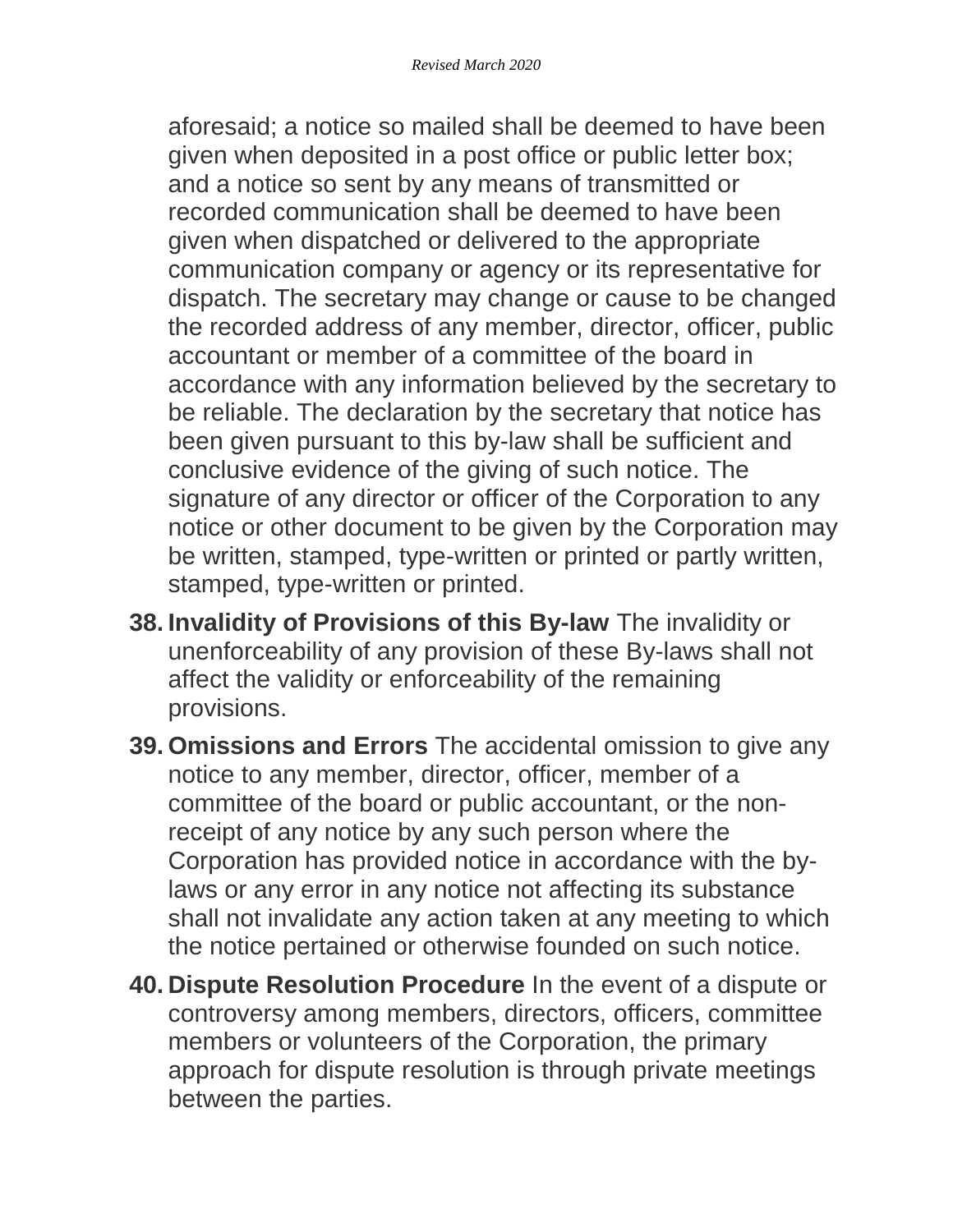In the event the dispute is not resolved, as an alternative to a law suit or legal action, the dispute or controversy shall be settled by a process of dispute resolution as follows:

**Mediation** The dispute or controversy shall first be submitted to a panel of mediators whereby:

- the one party appoints one mediator, the other party (or if applicable the board of the Corporation) appoints one mediator, and the two mediators so appointed jointly appoint a third mediator;
- the three mediators will then meet with the parties in question in an attempt to mediate a resolution between the parties;
- the number of mediators may be reduced from three to one or two upon agreement of the parties;
- all costs of the mediators appointed in accordance with this section shall be borne equally by the parties to the dispute or the controversy.

**Arbitration** If the parties are not successful in resolving the dispute through mediation, then the parties agree that the dispute shall be settled by arbitration whereby:

- it will go before a single arbitrator, who shall not be any one of the mediators referred to above, in accordance with the provincial or territorial legislation governing domestic arbitrations in force in the province or territory where the registered office of the Corporation is situated or as otherwise agreed upon by the parties to the dispute;
- the parties agree that all proceedings relating to arbitration shall be kept confidential and there shall be no disclosure of any kind;